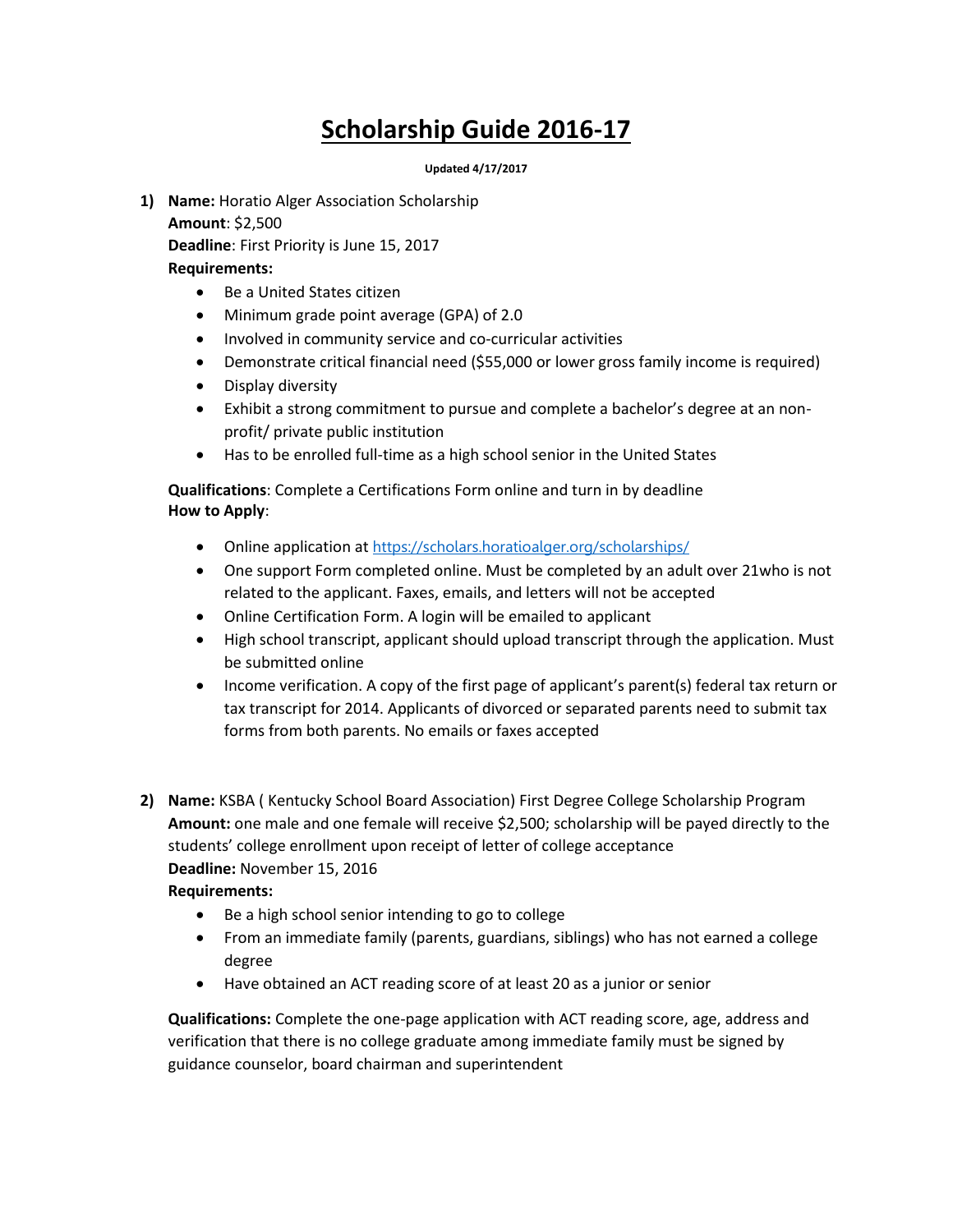**How to Apply:** Applications are available in the guidance office; must be turned into KSBA no later than November 15, 2016

- **3) Name:** Boone County Pee Wee Football League Scholarship **Amount**: winner will receive a \$1,000 scholarship to the winner's school of choice **Deadline**: September 30, 2016 **Requirements**:
	- Must have participated in the Boone County Pee Wee Football League through football or cheerleading at least 4 years during grades 1-8

**Qualifications:** Complete nomination form along with cover letter

**How to Apply**: Applications/entry forms are available in the guidance office, must be turned in by September 27, 2016

**4) Name:** Sigma Phi Epsilon Balanced Man Scholarship **Amount**: \$500 onward depending on funds available **Deadline**:

#### **Requirements**:

• Incoming male attending NKU

**Qualifications:** Complete Application form and outline

**How to Apply**: Applications are available in the guidance office or apply online [www.nkusigep.org](http://www.nkusigep.org/)

**5) Name**: Prudential Spirit of Community Award

**Amount**: \$1,000 and a trip to Washington, D.C. next may **Deadline:** November 8, 2016

Completed application and student/parent agreement due

**Requirements:** Middle level or High School students that are trying to make a difference through volunteering

**Qualifications:**

- Completed application and student/parent agreement
- Go to the website:<http://spirit.prudential.com/view/page/soc> to email or print out instructions for your certifier
- Must deliver instructions to your certifier by November 8, 201
- Certifier can be your school principal, American Red Cross chapter, YMCA, or HandsOn Network affiliate
- Certifier has until November 18, 2016 to review applications online and select honorees

 **How to apply**: Apply online at<http://spirit.prudential.com/view/page/soc> or call (877) 525-8491 to request a paper application form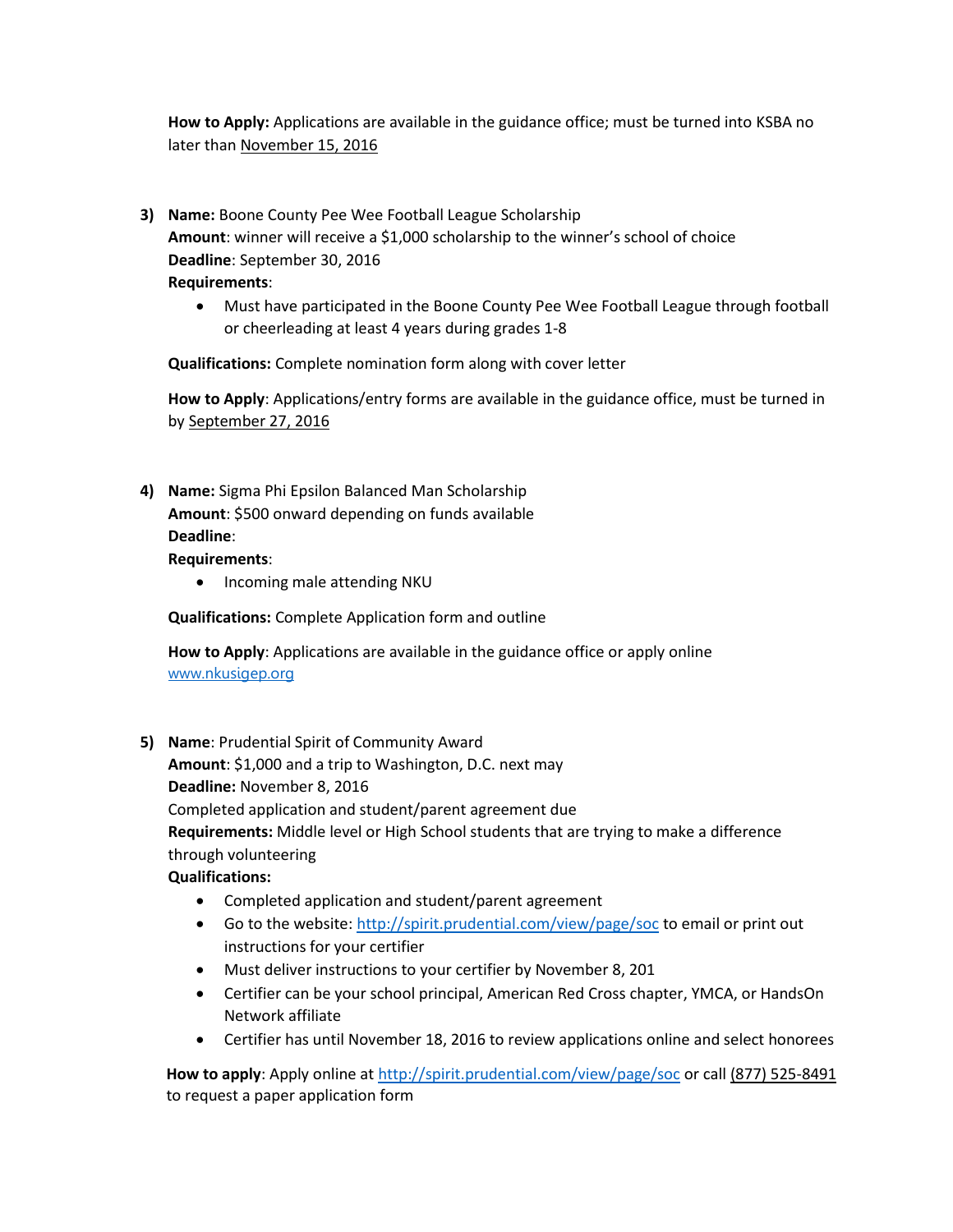**6) Name:** Abbott and Fenner Scholarship Program **Amount:** up to \$1,000

**Deadline:** June 12, 2017

#### **Requirements**:

- Has to be a junior or a senior
- Has to be currently registered at any accredited post-secondary institution

#### **How to apply:**

- submit an essay on your educational career and career goals; more info on website
- essay needs to be between 500-1000 words long

**Website**: <http://www.abbottandfenner.com/scholarships.htm>

## **7) Name:** B. Davis Scholarship **Deadline:** May 22, 2017 **Amount:** \$1,000 **Requirements:**

- Has to be a junior or a senior
- Has to be currently registered at any accredited post-secondary institution

## **How to apply**:

- Write an essay and the three characteristics of leadership that you value the most; 1,000 words or less
- Send submissions to [awards@studentawardsearch.com](mailto:awards@studentawardsearch.com)

**Website**: <http://www.studentawardsearch.com/scholarships.htm>

**8) Name:** The Farrish Law Firm L.P.A. Cincinnati Superhero Scholarship **Deadline:** December 30, 2016 **Amount:** \$1,000

#### **Requirements:**

- Open to any high school or college student of the Greater Cincinnati Area
- Has to be enrolled in a two year to five year institute for the impending school year
- Minimum GPA not required

#### **How to apply:**

- Create a short (30-120) video about the superhero/s that have influenced your education
- Also describe how this scholarship with help you reach your life goals
- Upload your video to YouTube
- Fill out the application and attach the link of your video from YouTube to it

**Website:** <http://kellyfarrishlaw.com/scholarship/>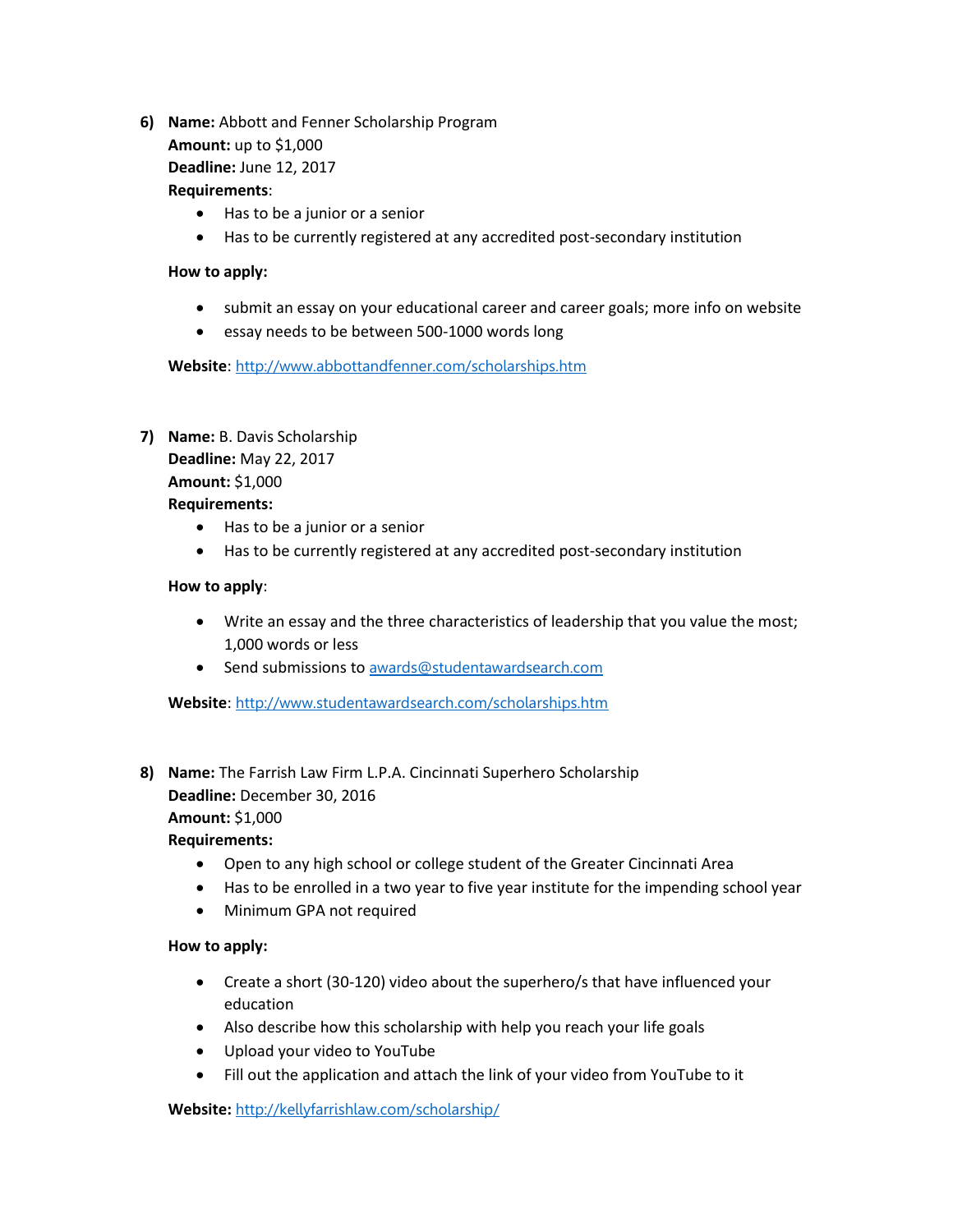**Contact**: (513) 244-2016

**9) Name:** BigSun Scholarship **Deadline**: June 19, 2017 **Amount:** \$500.00

#### **Requirements:**

- High school senior
- Attending a post-secondary institute
- Currently involved in some sport at institute attending or community

**How to apply**: Application online **Website**: <http://www.bigsunathletics.com/>

**10) Name**: DoSomething,org Scholarships

**Award:** If you sign up for and complete all the campaigns listed, you'll be eligible to win up to \$22,000!

#### **Requirements:**

- Sign up for a campaign
- Complete the campaign
- Upload a photo to show you completed the campaign

**How to apply**: application online **Website:** <http://www.dosomething.org/>

**11) Name**: AES Scholarship

**Deadline**: October 6, 2016 **Award:** \$500.00

**Requirements:** 

- Must submit essay of between 500 and 1000 words in answer of the following question: *When you look back on your life in 30 years, what would it take for you to consider your life successful? What relationships or accomplishments will be important on this journey?*
- Submit essay to: scholarships@aesengineers.com

**Website:** <http://www.aesengineers.com/scholarships.htm>

- **12) Name**: KRMCA Scholarship **Deadline**: October 31, 2016 **Award:** \$1,000 **Requirements:** 
	- High school student age 16-18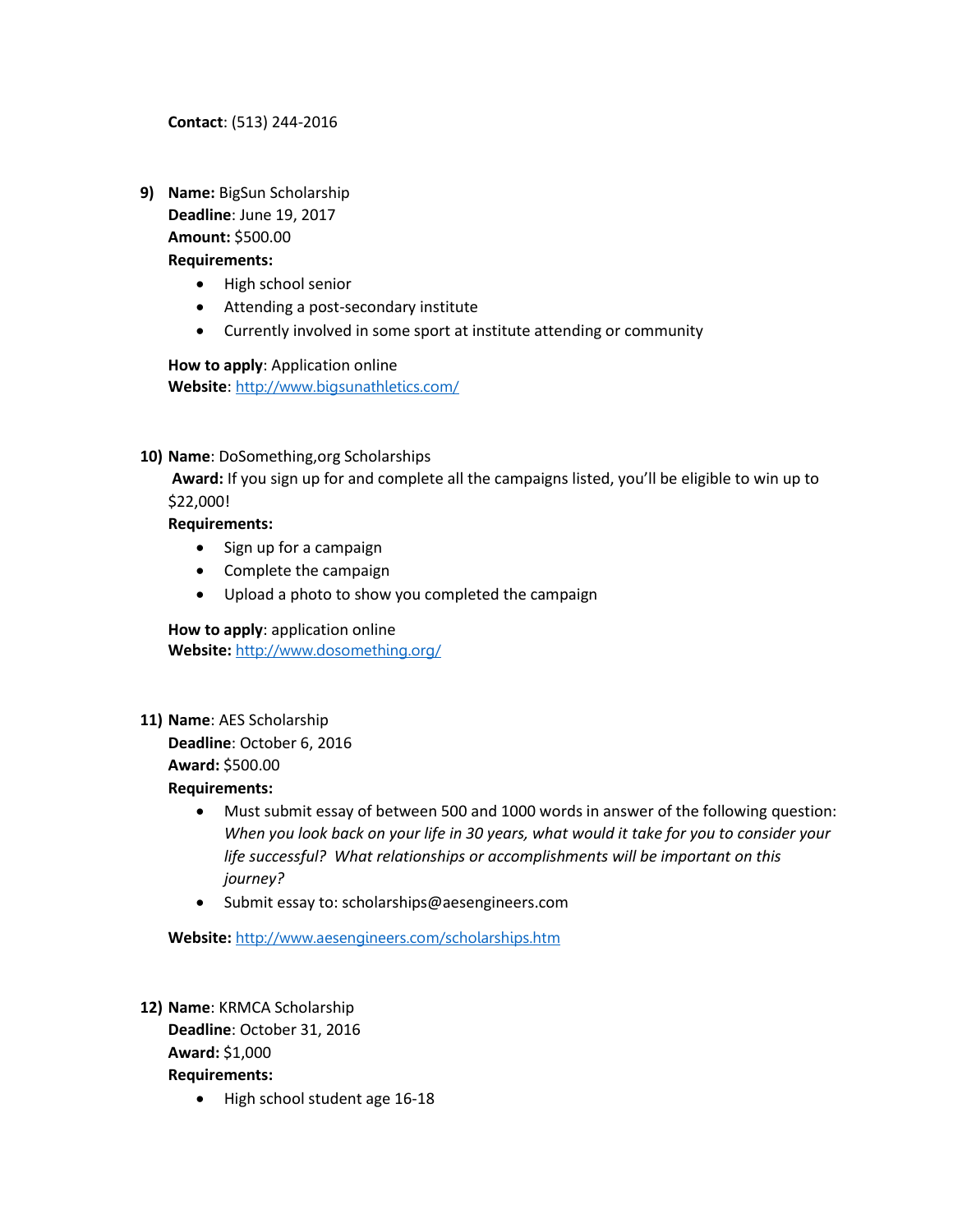- Entry form along with essay
- Entries should be typed, double-spaced and not exceed 600 words

**How to apply:** Forms available in guidance

- **13) Name:** Wendy's Heisman Scholarship **Deadline:** October 3, 2016 **Award:** 1,000-6,000 **Requirements:**
	- Have above a 3.0 GPA
	- Participate in varsity athletics

**How to apply:** application online **Website:** <https://www.wendyshighschoolheisman.com/>

- **14) Name:** Boston University Trustee Scholarship **Deadline:** December 1, 2016 **Award:** Full undergraduate tuition plus student fees **Requirements:**
	- Complete application
	- Complete two Trustee Scholarship essays

**How to apply:** application online **Website:** bu.edu/admissions/trustee

**15) Name:** Greater Cincinnati Women's Golf Association Scholarship **Deadline:** March 1, 2017

**Amount:** \$1,500

**Requirements:** 

- Must be a female residing in the Greater Cincinnati area
- Must be a high school senior
- Must plan to enroll in credited college/university
- GPA of 3.0 or better
- Complete application with two letters of recommendation and essay

**How to apply:** Forms available in the guidance office **Website**: <http://www.studentawardsearch.com/scholarships.htm>

**16) Name:** Aspiring Fashion Professional Scholarship

**Deadline:** June 1, 2017 **Amount:** \$1000 **Requirements:**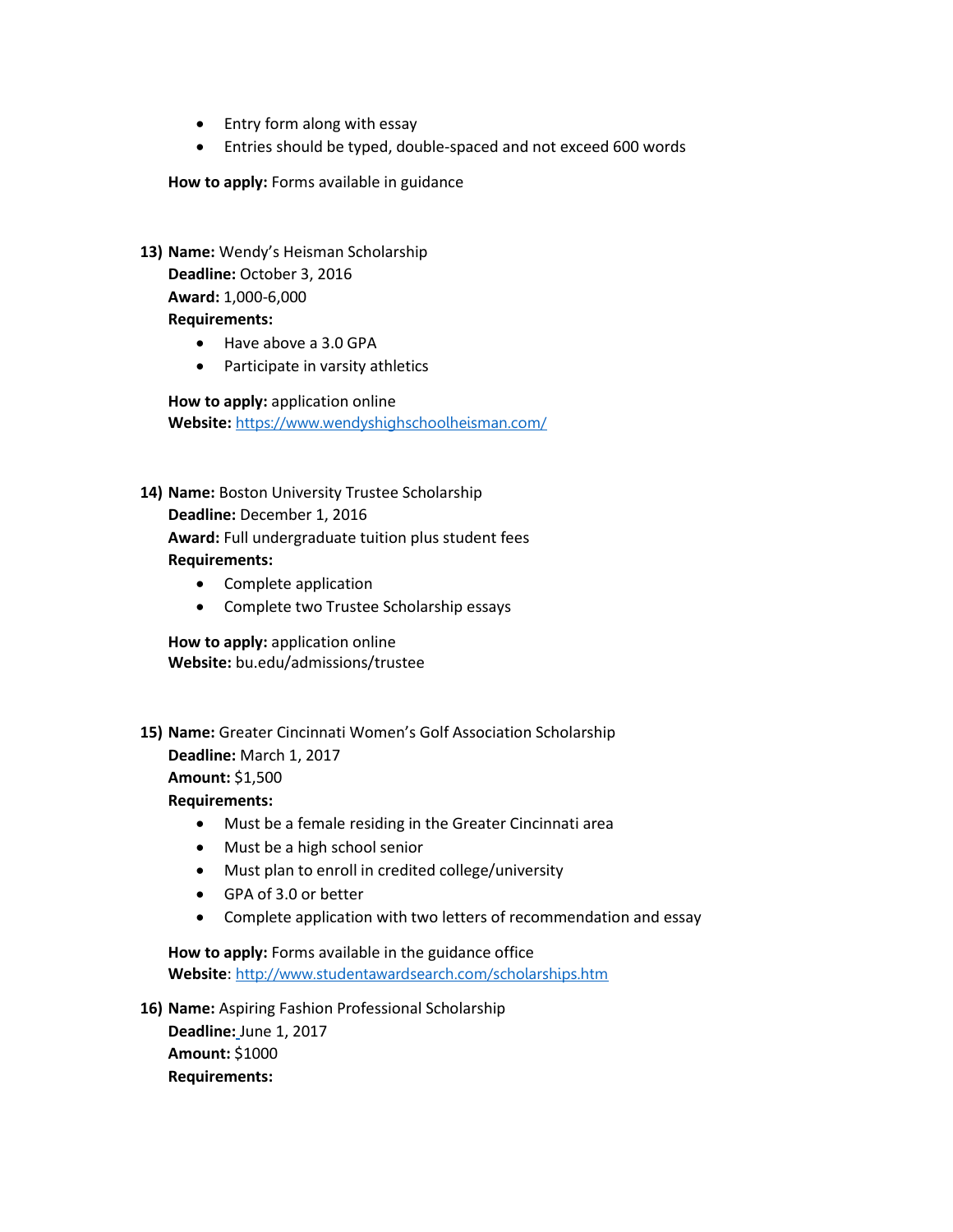- Intend to pursue a fashion related field at an accredited post-secondary school or college.
- Have a demonstrable record of academic success.
- Have a passion and drive for a fashion related career.

#### **How to Apply:**

- Application online
- Submit essay

**Website:<http://www.fashion-schools.org/aspiring-fashion-professional-scholarship-program>**

**17) Name:** Aspiring Animation Professional Scholarship

**Deadline:** June 1, 2017

**Amount:** \$1000

#### **Requirements:**

- Intend to pursue an animation related field at an accredited post-secondary school or college.
- Have a demonstrable record of academic success.
- Have a passion and drive for a fashion related career.

#### **How to Apply:**

- Application online
- Submit essay

**Website: [http://www.animationcareerreview.com/animationcareerreviewcom-aspiring](http://www.animationcareerreview.com/animationcareerreviewcom-aspiring-animation-professional-scholarship-program)[animation-professional-scholarship-program](http://www.animationcareerreview.com/animationcareerreviewcom-aspiring-animation-professional-scholarship-program)**

#### **18) Name:** Aspiring Business Professional Scholarship

**Deadline:** June 1, 2017 **Amount:** \$1000

#### **Requirements:**

- Intend to pursue a business related field at an accredited post-secondary school or college.
- Have a demonstrable record of academic success.
- Have a passion and drive for a fashion related career.

#### **How to Apply:**

- Application online
- Submit essay

## **Website: [http://www.onlinembareport.com/ombar-aspiring-business-professional](http://www.onlinembareport.com/ombar-aspiring-business-professional-scholarship-program)[scholarship-program](http://www.onlinembareport.com/ombar-aspiring-business-professional-scholarship-program)**

**19) Name:** Kentucky Federation of Republican Women **Deadline:** April 1, 2017 **Amount:** \$1000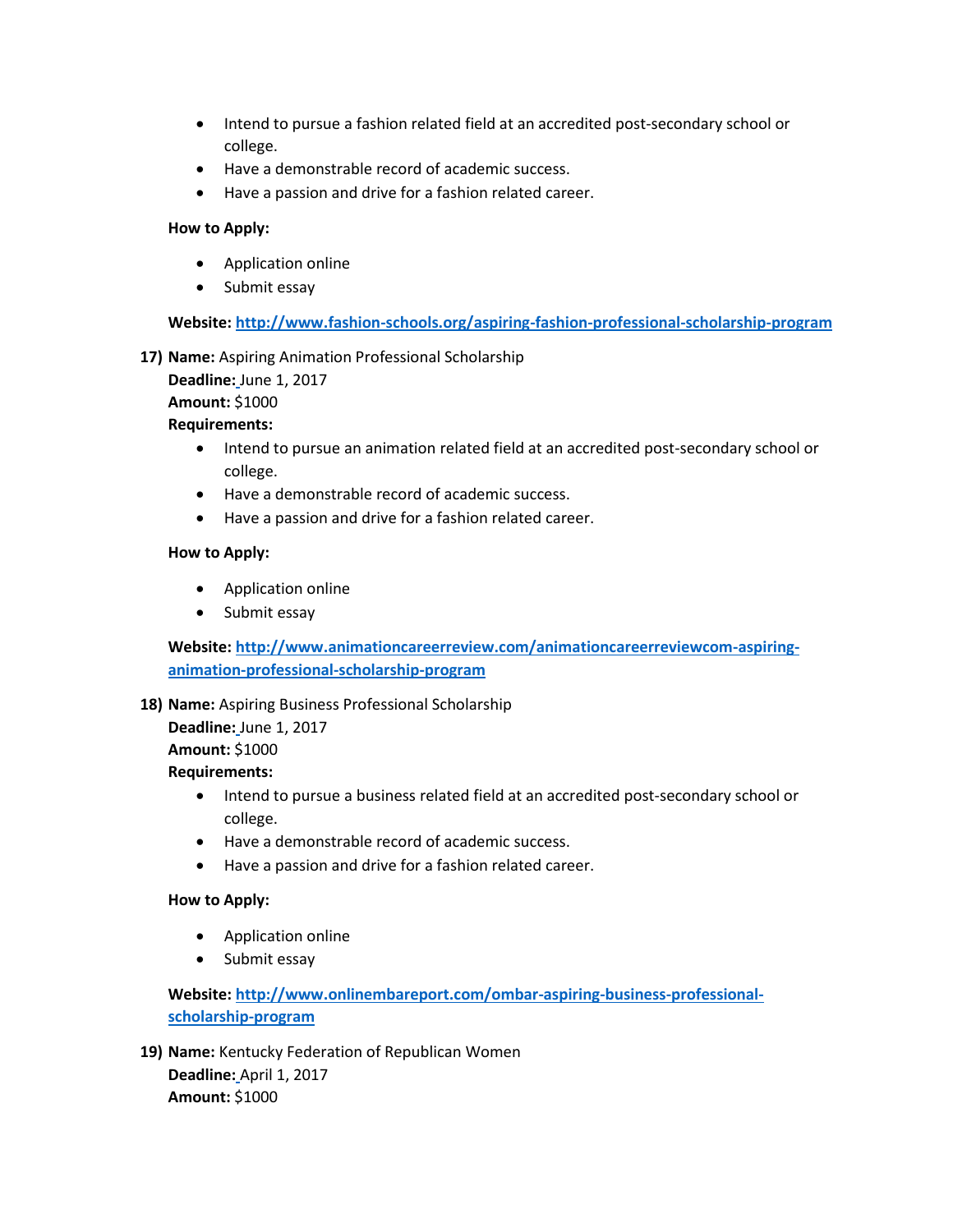#### **Requirements:**

- Graduate from a Kentucky high school in 2017
- Is or will be a registered Republican
- Wil enroll at an accredited college or university in Kentucky

#### **How to Apply:**

- Complete application form
- One-page typed essay about a Republican woman you admire or who has influenced your life and why
- Official copy of your high school transcript
- Two letters of recommendation

#### **Applications available in the guidance office**

**20) Name:** Stull Orthodontics Scholarship

**Amount**: 1,000 **Deadline**: February 24, 2017 **Requirements**:

Demonstrate outstanding academic achievement

#### **Qualifications:**

- Complete Application form
- Submit high school transcripts and test scores
- 2 recommendation letters
- Signed parental consent form

**How to Apply**: Applications are available in the guidance office

#### **21) Name:** KHSAA Louis Stout Memorial Scholarship

**Amount**: 2,000 **Deadline**: December 5, 2016

**Requirements**:

• Seniors attending college with

#### **Qualifications:**

- Minimum 3.5GPA
- Participation in Varsity sports, community service, etc.
- See your coach or Athletic Director to be considered

**Website**:<http://khsaa.org/ge65-application-for-louis-stout-memorial-scholarship/>

**22) Name:** Jack Kent Cooke Foundation Scholarship **Deadline:**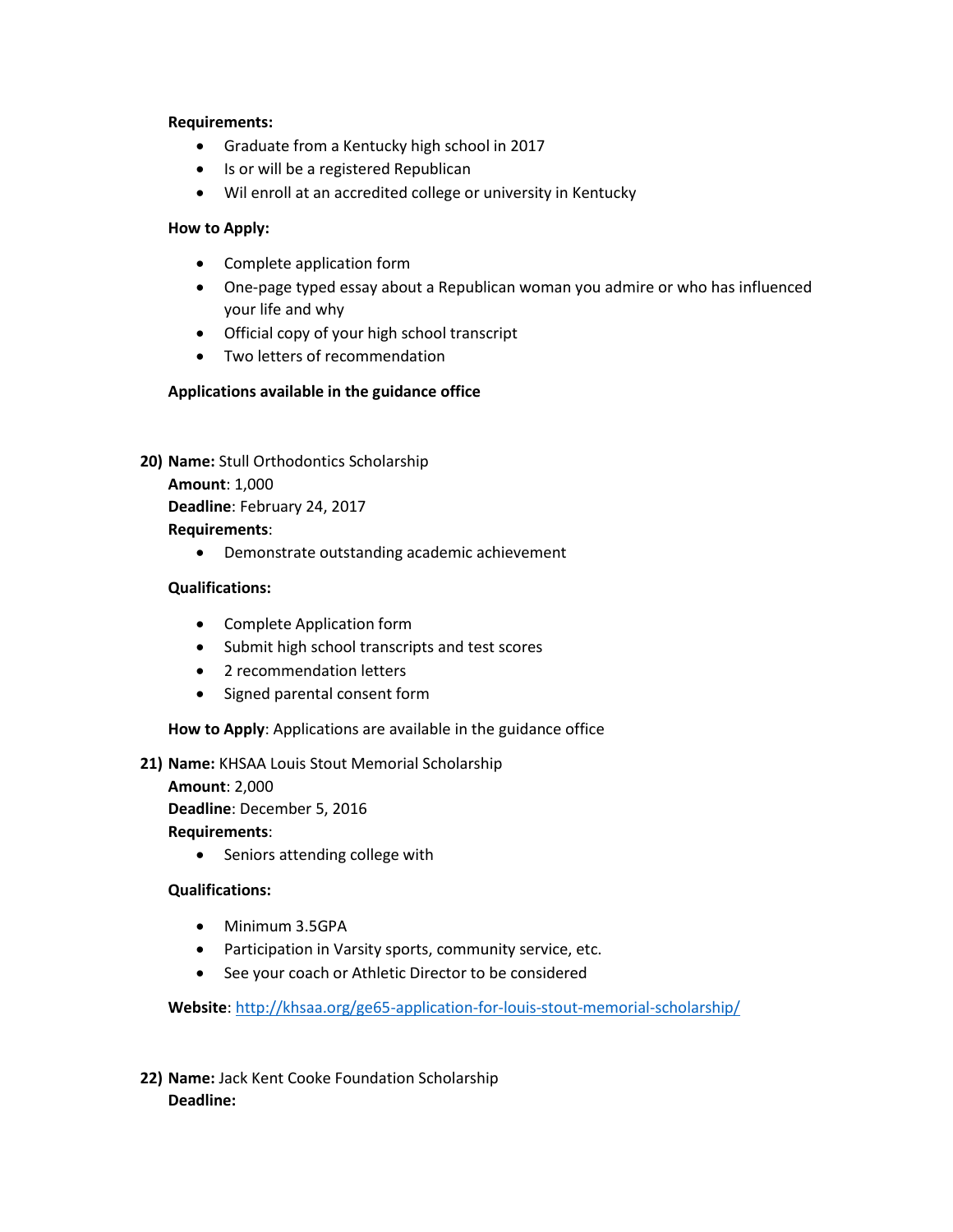#### **Amount:** Up to \$40,000 per year **Requirements:**

High achieving seniors with financial need

#### **How to Apply:**

- School may need to nominate you
- Apply online

#### **Website:** <http://jkcf.org/nacac16>

- **23) Name:** Frank Kazmierczak Memorial Migrant Scholarship **Deadline:** February 1, 2017 **Amount:** \$2000 **Requirements:** 
	- The High School Senior College Scholarship Contest is open to high school seniors who are citizens or aliens legally residing in the USA.
	- Scholarship funds are payable to the winner's college/university or certified trade school in the United States; winner must enroll for classes beginning no later than Fall 2017 session.
	- Winner selection is NOT based on financial need, GPA or demographic criteria.
	- Home-schooled students may apply as long as course of study is equivalent to that of a senior in high school.
	- Relatives of AFSA staff or NATIONAL board members may not enter.

#### **How to Apply**:

- School may need to nominate you
- Apply online

**Website:** <https://www.afsascholarship.org/high-school-contest/>

#### **24) Name:** James & Patricia Sood Education Studies Scholarship

**Deadline:** March 11, 2017

**Amount:** \$2,500

#### **Requirements:**

 For students who've been diagnosed/ treated for cancer, or whose parents or siblings have

#### **How to apply:** Apply online

**Website:** [https://www.scholarships.com/financial-aid/college-scholarships/scholarships-by](https://www.scholarships.com/financial-aid/college-scholarships/scholarships-by-type/scholarships-for-adult-students/james-and-patrica-sood-scholarship/)[type/scholarships-for-adult-students/james-and-patrica-sood-scholarship/](https://www.scholarships.com/financial-aid/college-scholarships/scholarships-by-type/scholarships-for-adult-students/james-and-patrica-sood-scholarship/)

**25) Name:** Sales Training and Development Scholarship **Deadline:** December 31, 2016 **Amount:** \$1000 **Requirements:**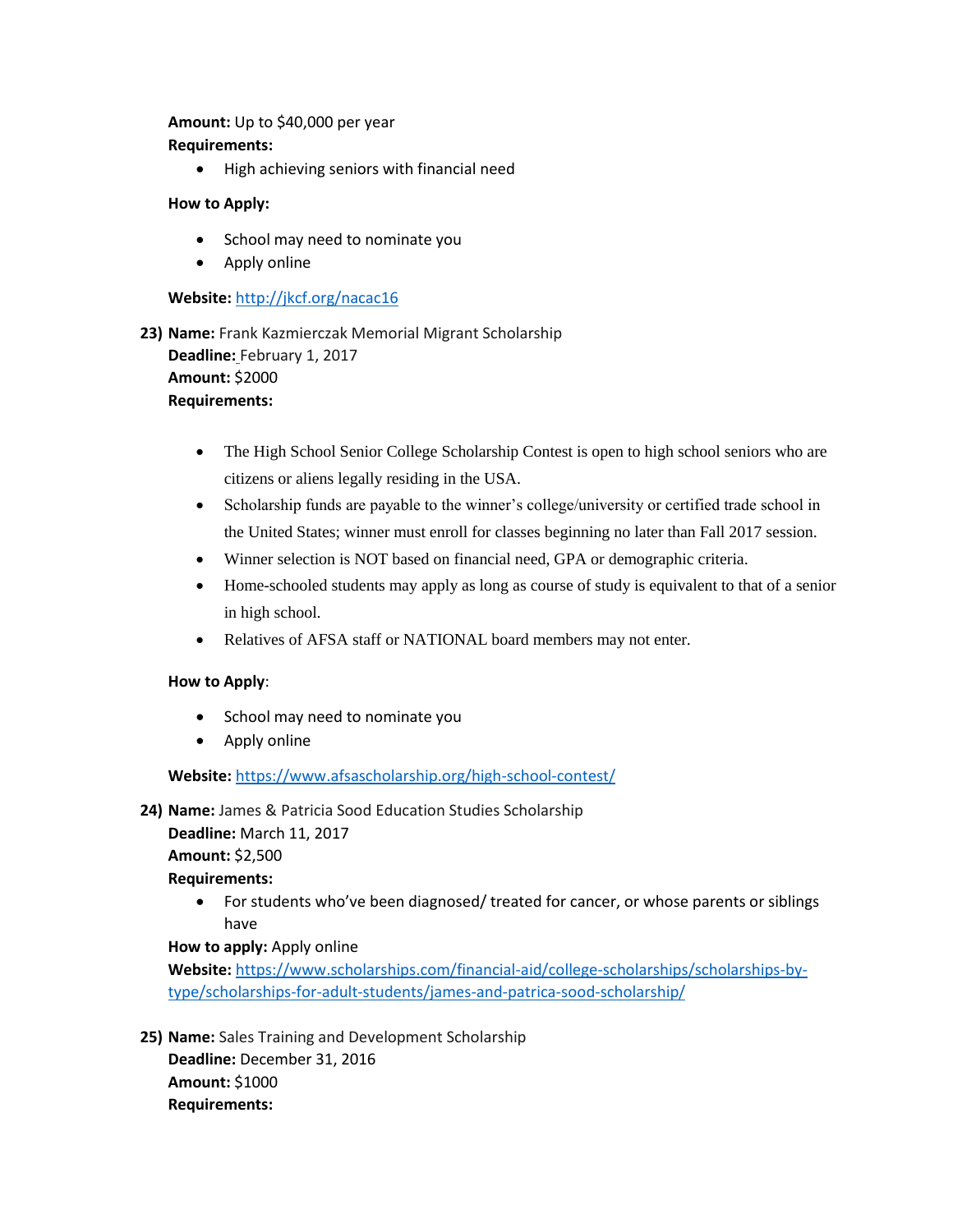For those planning to pursue a degree in business or teaching or have plans to own your own business

**How to apply:** Application online

**Website:** <http://www.salestraininganddevelopment.com/usascholarship.html>

**26) Name:** Longboard Review Scholarship Program

**Deadline:** December 15, 2016 **Amount:** \$1,500

#### **Requirements:**

- Write an article about any of the topics
- Create your article title and points according to the topics.
- Write the article between 800 to 1200 words.
- You must have to share our site's home page and this Scholarship Program page on your social profile.
- For proving it please provides us the sharing link with your article.

#### **How to apply:** Apply online

**Website:** <https://longboardsreview.com/best-longboards-1500-dollar-scholarship-program/>

**27) Name:** Students Shaping the Future of TV Scholarship

**Deadline:** December 5, 2016 **Amount:** \$1000

**Requirements:**

- You need to be a legal resident and citizen of the United States.
- You must be graduating High School or are currently a freshman in college.
- You cannot be related to any Extremist staff member.
- You must possess a GPA of 3.0 or higher at time of submission.

**How to apply:** Application online

**Website:** [http://exstreamist.com/our-1000-college-scholarship-for-students-shaping-the-future](http://exstreamist.com/our-1000-college-scholarship-for-students-shaping-the-future-of-tv/)[of-tv/](http://exstreamist.com/our-1000-college-scholarship-for-students-shaping-the-future-of-tv/)

**28) Name:** Medical Assistant Degrees Scholarship

**Deadline:** December 2016 **Amount:** \$500

## **Requirements:**

- Applicants must write and submit an essay in English of between 750 and 1000 words on the topic "Why I Want to Pursue a Career in the Healthcare Field".
- Applicants must submit an essay that is original and entirely their own work. Any essay that contains plagiarized content or false information will be automatically disqualified.
- Applicants must be at least 18 years old at the time of disbursement.
- Applicants must be US citizens.
- Applicants must be in full time education at the time that the scholarship is awarded.

**How to apply:** Application online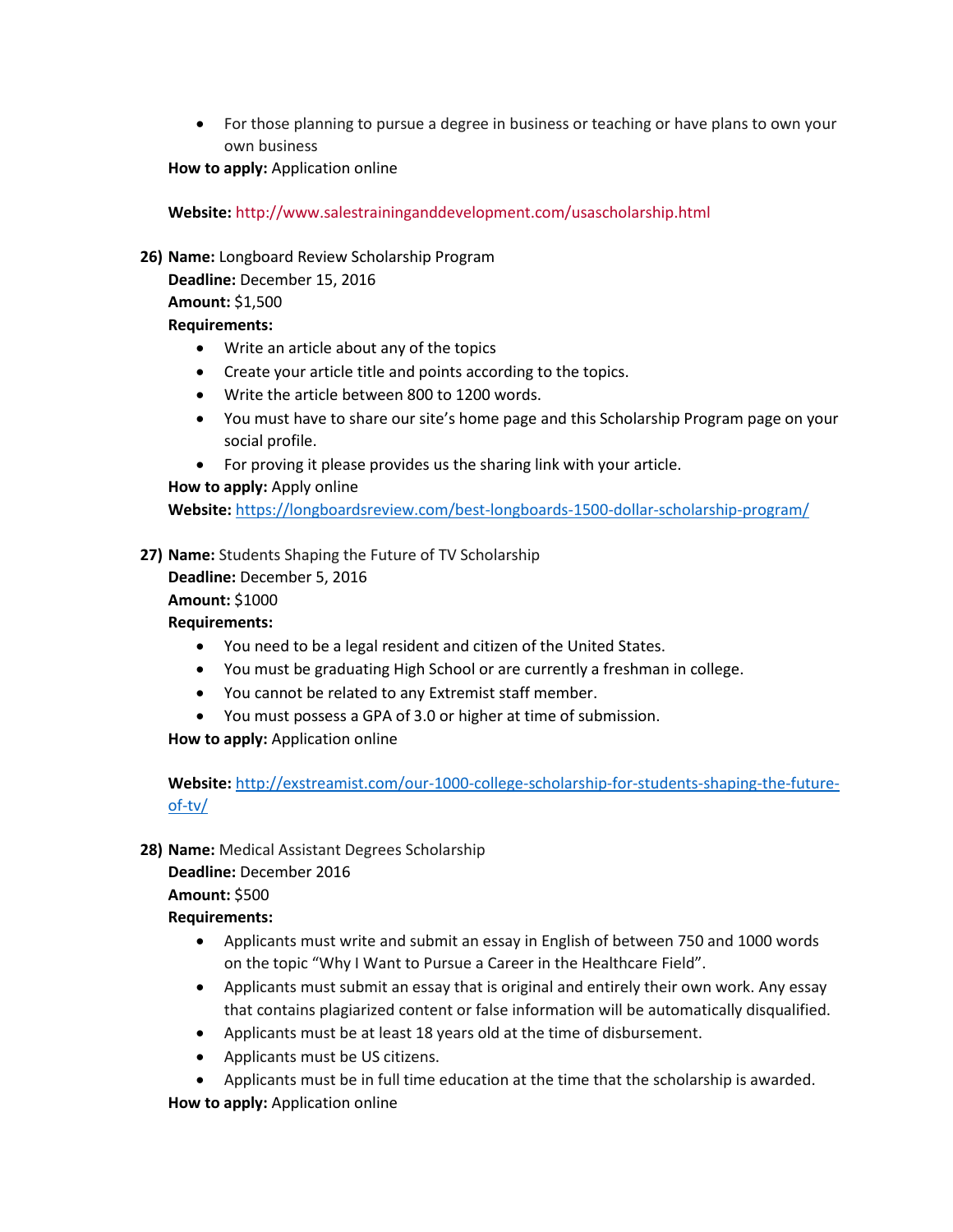#### **Website:** <https://www.medicalassistantdegrees.net/scholarship/>

**29) Name:** American Fire Sprinkler Association

**Deadline:** April 7, 2017 **Amount:** \$2000

#### **Requirements:**

- The High School Senior College Scholarship Contest is open to **high school seniors** who are citizens or aliens legally residing in the USA.
- Scholarship funds are payable to the winner's college/university or certified trade school in the United States; winner must enroll for classes beginning no later than **Fall 2017 session**.
- Winner selection is **NOT based** on **financial need**, **GPA** or **demographic** criteria.
- **Home-schooled students may apply** as long as course of study is equivalent to that of a senior in high school.
- Relatives of AFSA staff or NATIONAL board members may not enter.

#### **How to apply:** Application online

#### **Website:** <https://www.afsascholarship.org/high-school-contest/>

**30) Name:** Conservation and Natural Resources Scholarship

**Deadline:** January 27, 2017 **Amount:** \$1000

#### **Requirements:**

- Applicants must be Boone County residents.
- High school students planning to enter college in the fall of 2017, as well as students currently attending college, are eligible to apply.
- Applicants must be enrolled in or intend to enter a program of study directly related to agriculture or natural resources conservation.
- Applicants who are enrolled in a four-year program of studies and registered for a minimum of 12 hours per semester or quarter will be given preference.
- Applicants must have a grade point average of 2.5 or better on a 4.0 scale.

#### **How to apply:**

- Completed application form.
- High School and/or College transcripts.
- Essay on career plans and intended field of study, and why you are applying for this scholarship. Please submit typewritten, double-spaced, on not more than two pages.
- Two letters of recommendation from school officials or community leaders, not to include relatives.

#### **Applications available in the guidance office**

**31) Name:** George Crafton Memorial Scholarship **Deadline:** March 1, 2017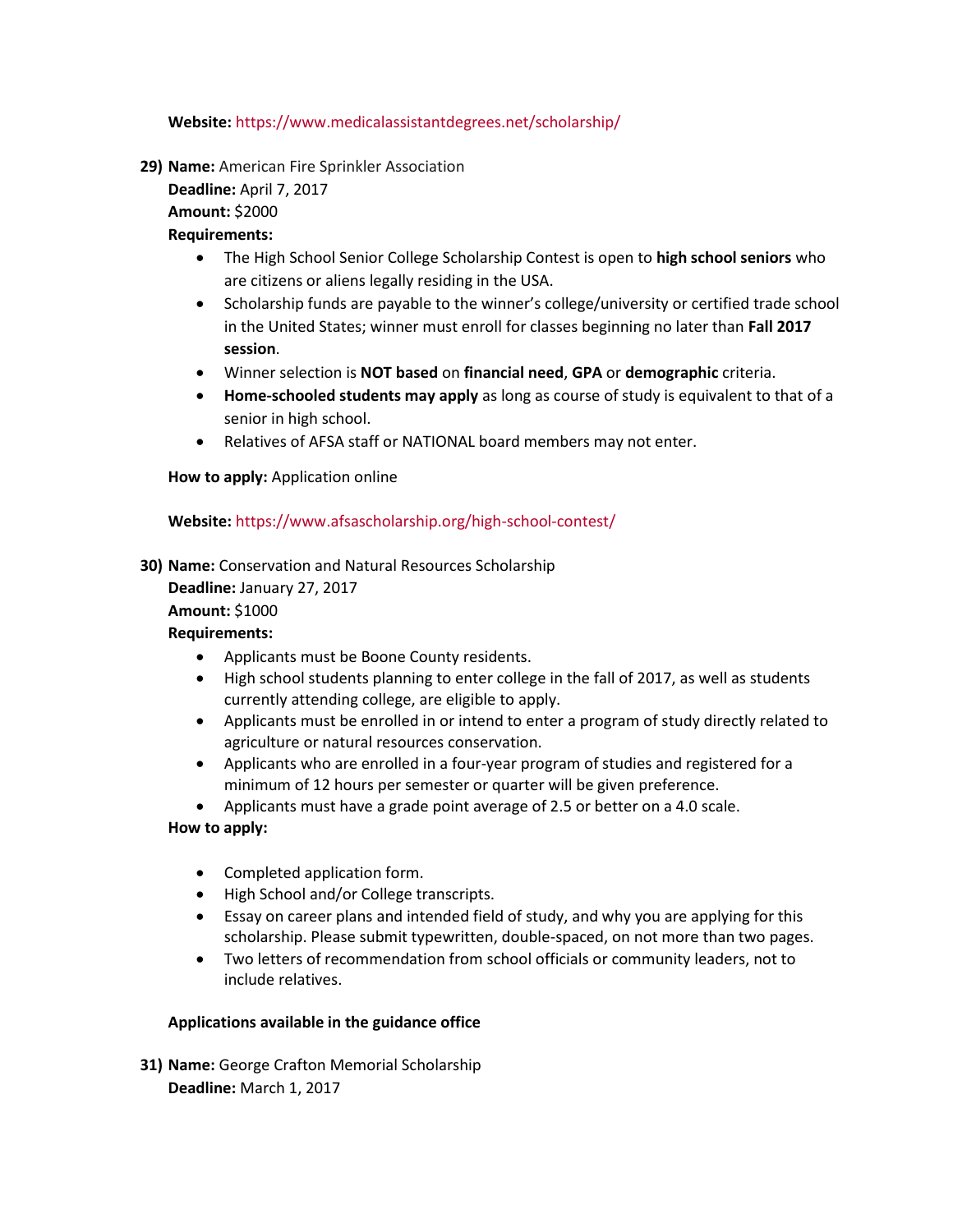#### **Amount:** \$1000

#### **Requirements:**

- Applicants must be high school seniors studying agriculture, between graduation and entering college.
- Students wishing to major in the fields of conservation of natural resources will be favored.
- Applicants must be enrolled in college at the time the scholarship is presented.
- An applicant will be eligible for one scholarship only.

#### **How to apply:**

- Two letters of recommendation
- Most recent transcript
- Complete comprehensive essay.

#### **Applications available in the guidance office**

**32) Name:** Nursing Schools Almanac Scholarship

**Deadline:** June 30, 2017

**Amount:** \$1000

#### **Requirements:**

• This scholarship is open to all high school seniors who plan to pursue college education in nursing, including LPN / LVN, ADN, and BSN programs.

## **How to apply:** Application online

**Website:** [www.nursingschoolsalmanac.com](http://www.nursingschoolsalmanac.com/)

#### **33) Name:** NKY Society of Professional Engineers Scholarship

**Deadline:** March 7, 2017 **Amount:** \$2000 **Requirements:**

> For upcoming graduates who are interested in pursuing a degree in engineering at an ABET-EAC accredited college

**How to apply:** Application on file in the guidance office

**34) Name:** Kentucky Transportation Scholarship **Deadline:** February 1, 2017

**Amount:** Can be worth over \$51,000

- **Requirements:**
	- All scholarship recipients must be graduates of an accredited Kentucky high school, or high school graduates who are residents of Kentucky, and must meet the admission requirements of the university and its respective engineering department.
	- A minimum composite ACT score of 24

**How to apply:** Application online

**Website:** <http://transportation.ky.gov/Education/Pages/Scholarships.aspx>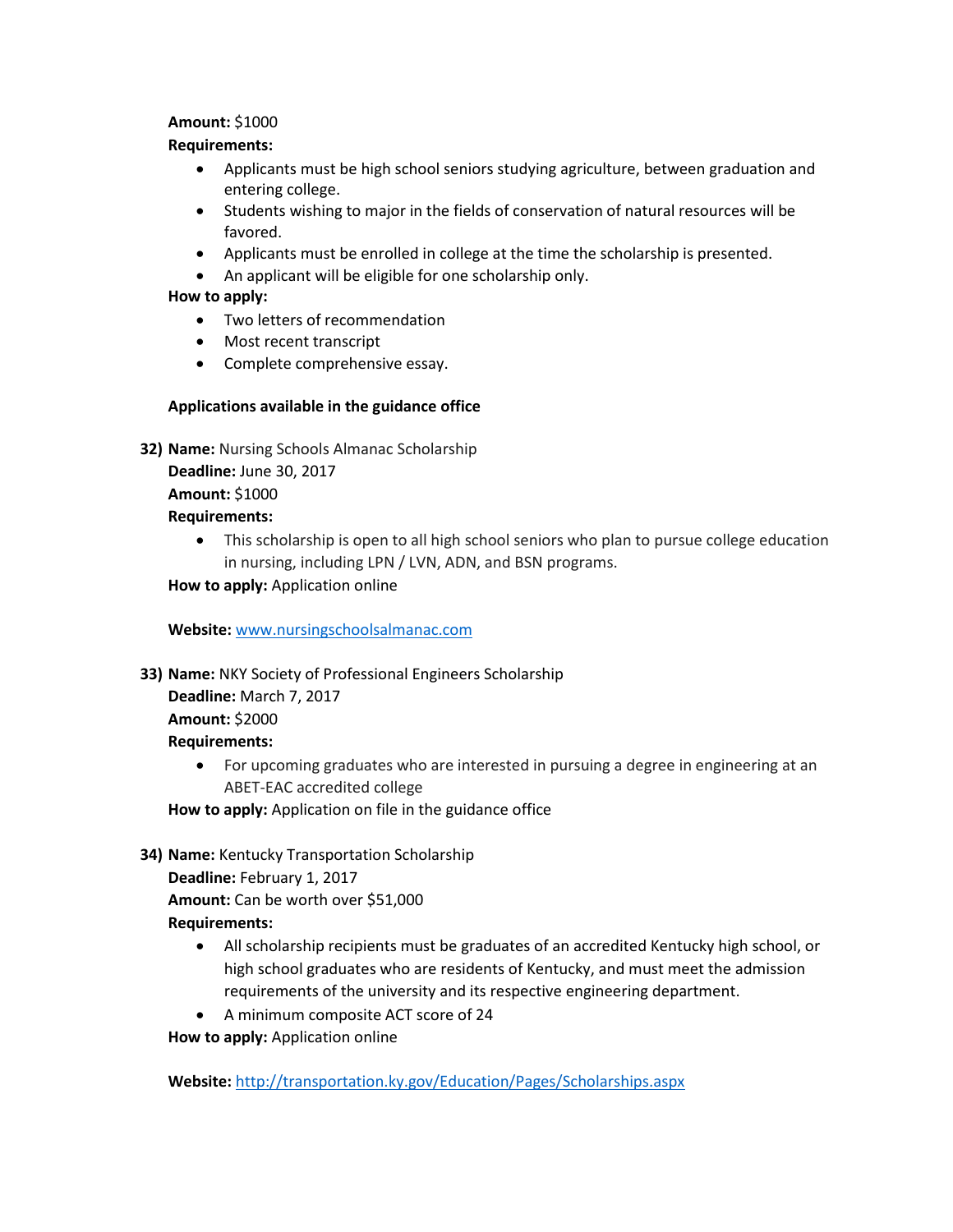**35) Name:** Florence Rotary Club Scholarship

**Deadline:** March 27, 2017

**Amount:** \$1000

#### **Requirements:**

- Graduating senior of any Boone County high school continuing education at a college or university
- High academic achievement, 3.0+ G. P. A.
- Record of community service
- Leadership experience

**How to apply:** Application on file in the guidance office or apply online at

<http://rotaryaward.com/student-scholarship/>

**36) Name:** Groth Law Scholarship

**Deadline:** July 31, 2017

**Amount:** \$1000

**Requirements:**

- Must have a G.P.A. of 3.0+
- Fill out the form with your contact information
- Attach school transcript to verify enrollment
- Attach a 500-word essay about difficulties or hardships you have had to personally overcome

**How to apply:** Application online

**Website:** <http://www.grothlaw.com/scholarship/>

**37) Name:** Kentucky Alpha Kappa Chapter **Deadline:** March 31, 2017

**Amount:** \$2000

**Requirements:**

- Must be a graduating senior girl **How to apply:** Application on file in the guidance office
- **38) Name:** Healthcare Leaders Scholarship

**Deadline:** January 29th, 2017

## **Amount:** \$1000

## **Requirements:**

- 3.0 GPA or higher
- Accepted to or currently attending a nursing or medical related program at an accredited institution.

**How to apply:** Application on file in the guidance office

**Website:** <http://nurse.org/healthcare-leaders/>

**39) Name:** Athletic Booster Scholarship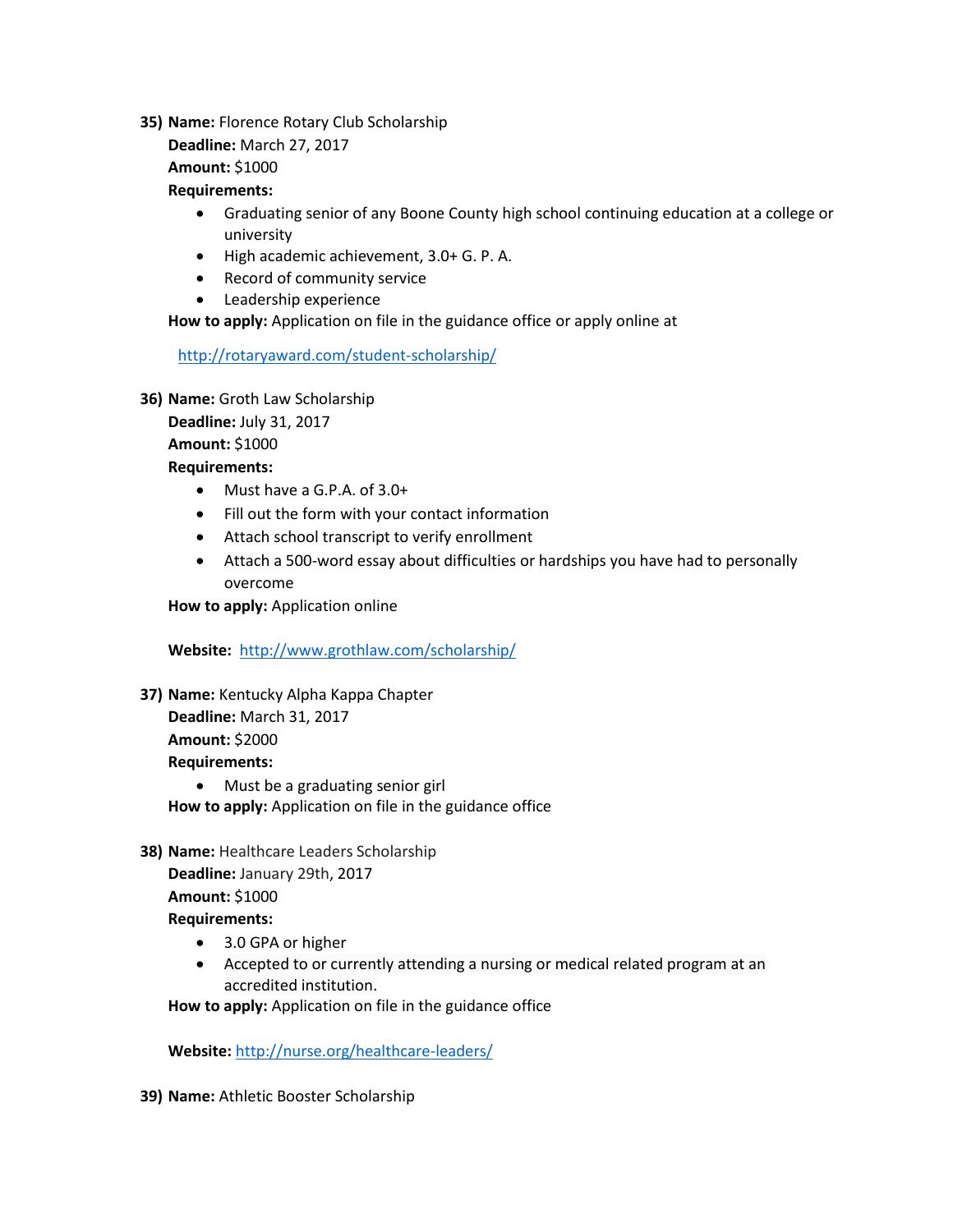**Deadline:** March 15, 2017 **Amount:** \$1000 **Requirements:**

• Must be an athlete at Cooper high school **How to apply:** Application on file in the guidance office

**40) Name:** Boone County Education Association Scholarship

**Deadline:** March 10, 2017

**Amount:** \$1000

**Requirements:**

 Must be a senior student majoring in education **How to apply:** Application on file in the guidance office

**41) Name:** Sarah Blanken Kahmann Scholarship

**Deadline:** March 31, 2017

**Amount:** \$1000

**Requirements:**

- Applicants must be a female graduating senior of a high school located in Boone County.
- Applicants must have a grade point average standing of 3.0 or better.
- The \$1000 scholarship will be awarded for payment toward tuition and/or fees for postsecondary education in the 2017-18 school year.
- Recipient will be notified of selection by April 30, 2017.

**How to apply:** Application on file in the guidance office

**42) Name:** PFLAG Scholarship

**Deadline:** March 10, 2017 **Amount:** \$1000 **Requirements:**

- Must be resident of Greater Cincinnati area
- Must demonstrate positive involvement in the LGBT community

**How to apply:** Application online

**Website:** <http://pflagcinci.org/Scholarship/Scholarship2017.html>

**43) Name:** Shelter Insurance Foundation Scholarship

**Deadline:** March 31, 2017

**Amount:** \$2000

#### **Requirements:**

Graduating senior

**How to apply:** Application on file in the guidance office

**44) Name:** Randall K. Cooper High School PTSO Scholarship **Deadline:** April 4, 2017

**Amount:** \$1000

**Requirements:**

• Student has earned a minimum of a 2.5 Grade Point Average (GPA).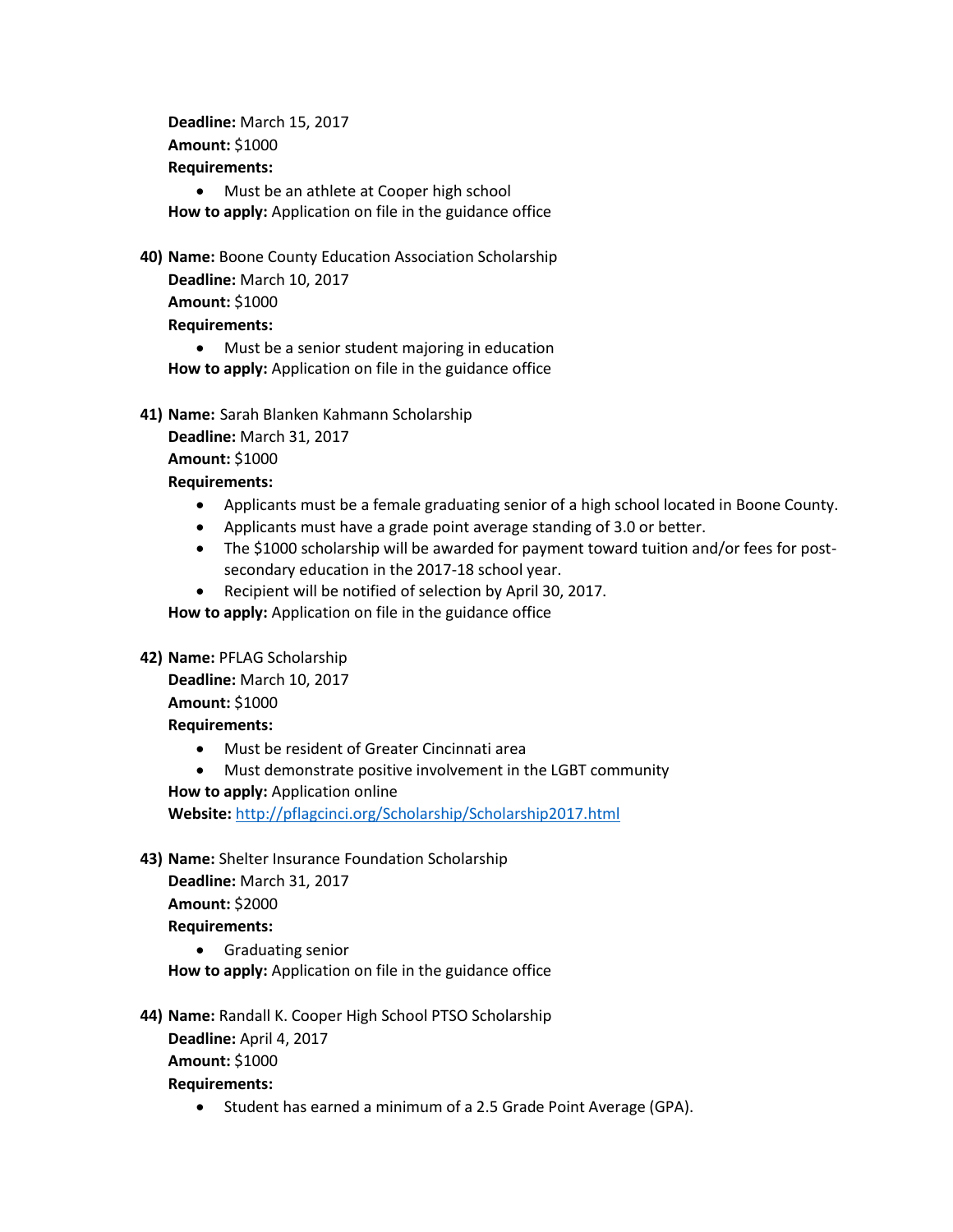• Student is a member of the RCHS PTSO.

**How to apply:** Application on file in the guidance office

**45) Name:** Bluegrass Indo-American Civic Society Scholarship **Deadline:** March 13, 2017

**Amount:** \$1000

#### **Requirements:**

 Graduating senior from Kentucky **How to apply:** Application online **Website:** <http://www.biacs.org/scholarship.html>

**46) Name:** James F Bertsch Scholarship

**Deadline:** April 15, 2017

**Amount:** \$2500

**Requirements:**

 Graduating senior attending Thomas Moore College **How to apply:** Application on file in the guidance office

**47) Name:** Heritage Bank Scholarship

**Deadline:** March 13, 2017 **Amount:** \$1000 **Requirements:**

**•** Graduating senior

**How to apply:** Application on file in the guidance office

**48) Name:** Kentucky Manufactured Housing Institute Scholarship

**Deadline:** April 1, 2017 **Amount:** \$1000

**Requirements:**

 Graduating seniors who live in a modular, manufactured or mobile home **How to apply:** Application on file in the guidance office

**49) Name:** HonorsGradU Multimedia Scholarship **Deadline:** April 16, 2017 **Amount:** \$1000 **Requirements:**

- You must be a graduating high school senior that will be attending a college or university to continue your education -OR- a currently enrolled college student with a year or more remaining in your education.
- High school seniors can apply in any or all of the 4 high school categories (art, creative writing, music, or photography), but there will only be one scholarship awarded per person. College students can apply only in the videography category, and may likewise submit more than one project, with only one scholarship awarded per person.
- Your project must be original & creative! No plagiarism will be tolerated!

#### **How to apply:**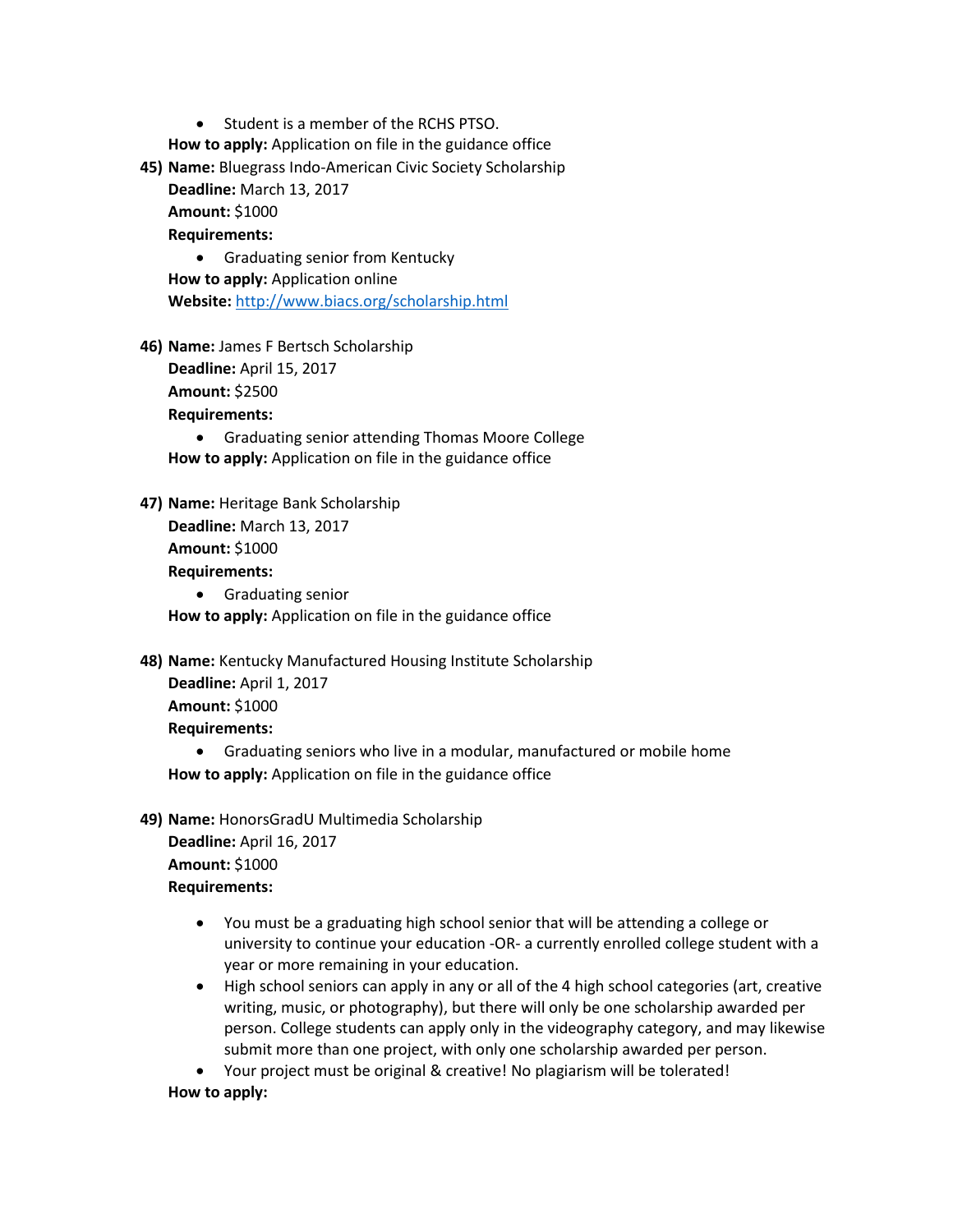- Read the Rules and Terms & Conditions
- Pick a MEDIUM & read about its [requirements](http://honorsgradu.com/scholarship/prompts/)
- Create your project.
- Submit your [project](http://honorsgradu.com/scholarship-submission-form/) by April 16, 2017 at 11:59 pm MST.
- Apply online

**Website:** <http://honorsgradu.com/scholarship/>

**50) Name:** Susie Sommer Memorial Scholarship **Deadline:** March 17, 2017 **Amount:** \$500 **Requirements:**

- Graduating senior pursuing a career in education
- At least a 2.5 GPA
- Fill out application
- 500 word essay

**How to apply:** Application on file in the guidance office

**51) Name:** Gladys Warrington Scholarship **Deadline:** April 1, 2017 **Amount:** \$250

**Requirements:**

- Graduating senior of African American descent
- Fill out application

**How to apply:** Application on file in the guidance office

**52) Name:** Buster Bynum Scholarship **Deadline:** May 15, 2017

**Amount:** \$2500

**Requirements:**

- Students eligible for the Buster Bynum Education Scholarship must be a high school senior
- Have a parent or guardian employed in the public school pupil transportation field for at least the past three years (since January 1, 2014)
- Be planning to attend a postsecondary educational institution in 2017.
- Fill out application

**How to apply:** Application on file in the guidance office

**53) Name:** Kentucky Association of Pupil Transportation Scholarship

```
Deadline: May 1, 2017
Amount: $1000
```
**Requirements:**

- Must have a parent / guardian actively employed in the public school pupil transportation field
- Must have at least a 3.0 GPA
- Fill out application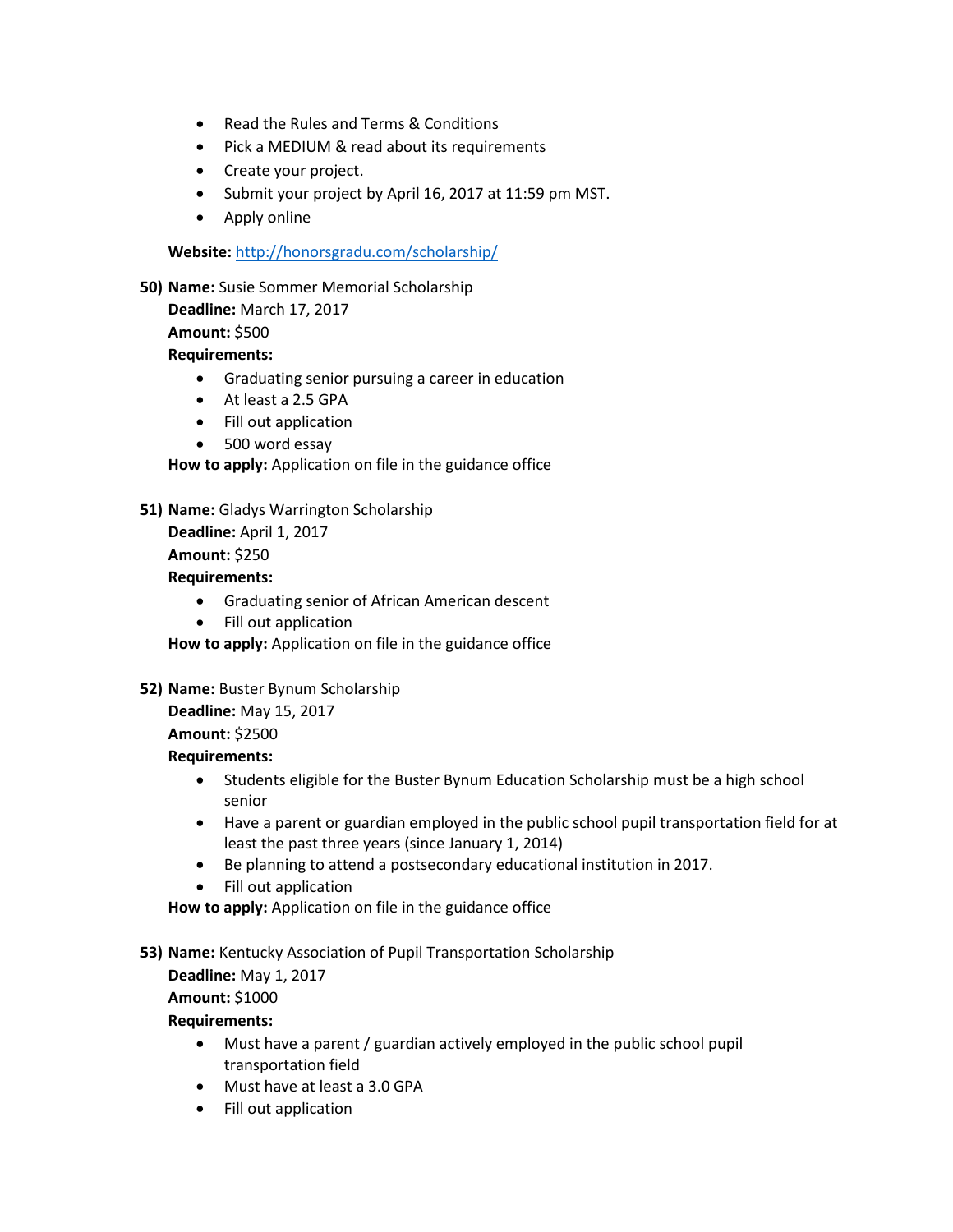**How to apply:** Application on file in the guidance office

**54) Name:** Boone County Democratic Woman's Scholarship

**Deadline:** April 24, 2017

**Amount:** \$1000

#### **Requirements:**

- Resident of Boone County and senior at Boone County public or private high school
- Must be a registered democrat
- Must have a 3.0 or higher GPA
- At least one parent or guardian who is a registered democrat
- Write essay
- Include copy of college acceptance letter

**How to apply:** Application on file in the guidance office

**55) Name:** Goodridge Elementary Rodamer Alumni Scholarship

**Deadline:** April 14, 2017

**Amount:** \$500

#### **Requirements:**

- Attended Goodridge Elementary
- Earned an overall minimum GPA of 2.5
- Completed application packet

**How to apply:** Application on file in the guidance office

**56) Name:** Butler Foundation Scholarship

**Deadline:** March 31, 2017

**Amount:** Gap funding scholarship that can cover tuition, fees and books.

## **Requirements:**

- Must have taken dual credit courses with GCTC during high school.
- Must be attending Gateway in fall 2017 as degree seeking freshman.
- Have a cumulative GPA of 2.5 in high school.
- $\bullet$  Must be enrolled into fall classes by May  $1^{st}$ .
- Must have filled out the FAFSA form.
- To maintain the scholarship for spring of their freshman year, students must earn a 2.75 GPA in their college courses.

**How to apply:** Application on file in the guidance office

#### **57) Name:** Men of Principle Scholarship

**Deadline:** August 1, 2017

**Amount:** \$500

**Requirements:**

- Male incoming freshman students at the University of Kentucky
- Complete online application

**Website:** ukybeta.org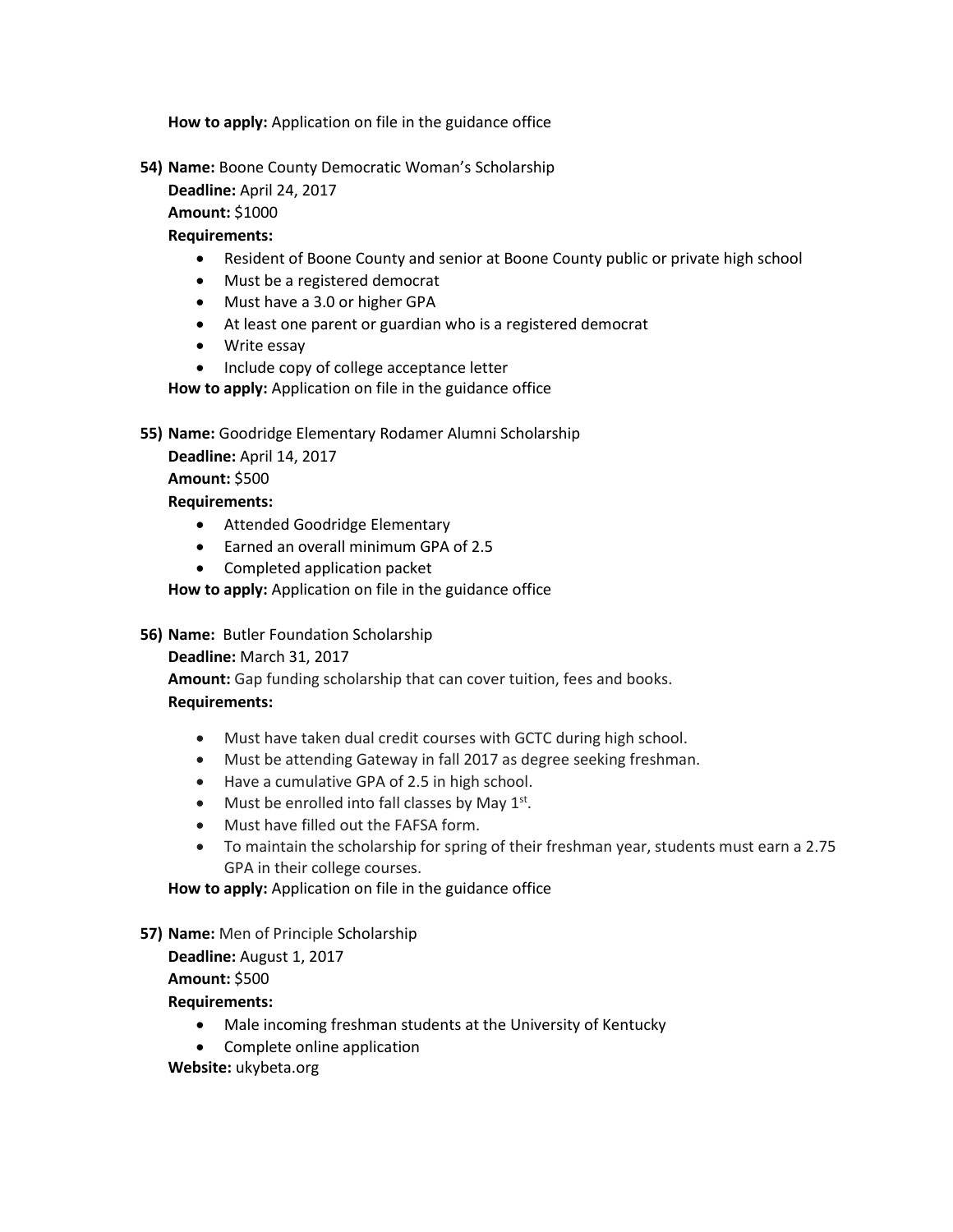**58) Name:** Phi Delta Theta at the University of Louisville Scholarship

#### **Deadline:**

**Amount:** \$500

## **Requirements:**

- Must be a male student attending the University of Louisville in the Fall of 2017
- Have a cumulative GPA of a 3.0 or higher
- Have leadership experience or potential
- Have an exceptional community service resume
- Complete online application

**Website:** [https://goo.glru3I3u](https://goo.glru3i3u/)

**59) Name:** Pepsi Scholarship

**Deadline:** April 20, 2017

**Amount:** \$300

#### **Requirements:**

• Fill out application

## **How to apply:** Application on file in the guidance office

**60) Name:** Lydia Sheerer Memorial Scholarship

**Deadline:** May 5, 2017 **Amount:** \$1000

#### **Requirements:**

- Seniors that participated in Cinderella's Closet of Northern Kentucky 2017 who will be enrolled in an accredited college or university or a technical institute in the fall semester immediately following the applicant's high school graduation are eligible to apply
- A one page resume listing the applicant's contact information, school activities, community involvement, special recognitions and awards received in high school. Also, list any work experience during the high school years.
- A 300-word essay discussing how involvement with Cinderella's Closet has impacted the applicant and any future goals related to education and/or career.
- A copy of the applicant's high school transcript.
- A letter of recommendation from the school counselor that referred the applicant to Cinderella's Closet.
- A picture of the recipient (preferably from Cinderella's Closet or prom)
- All documents should be completed, compiled into one PDF file and emailed to contactus@cinderellasclosetnky.org with the subject line: Scholarship 2017 (first and last name of applicant). The electronic application must be received by April 24, 2017.

**How to apply:** Application on file in the guidance office

**61) Name:** Beta Nu Chapter of Beta Theta Pi at the University of Cincinnati Scholarship **Deadline:** August 1, 2017 **Amount:** \$2,500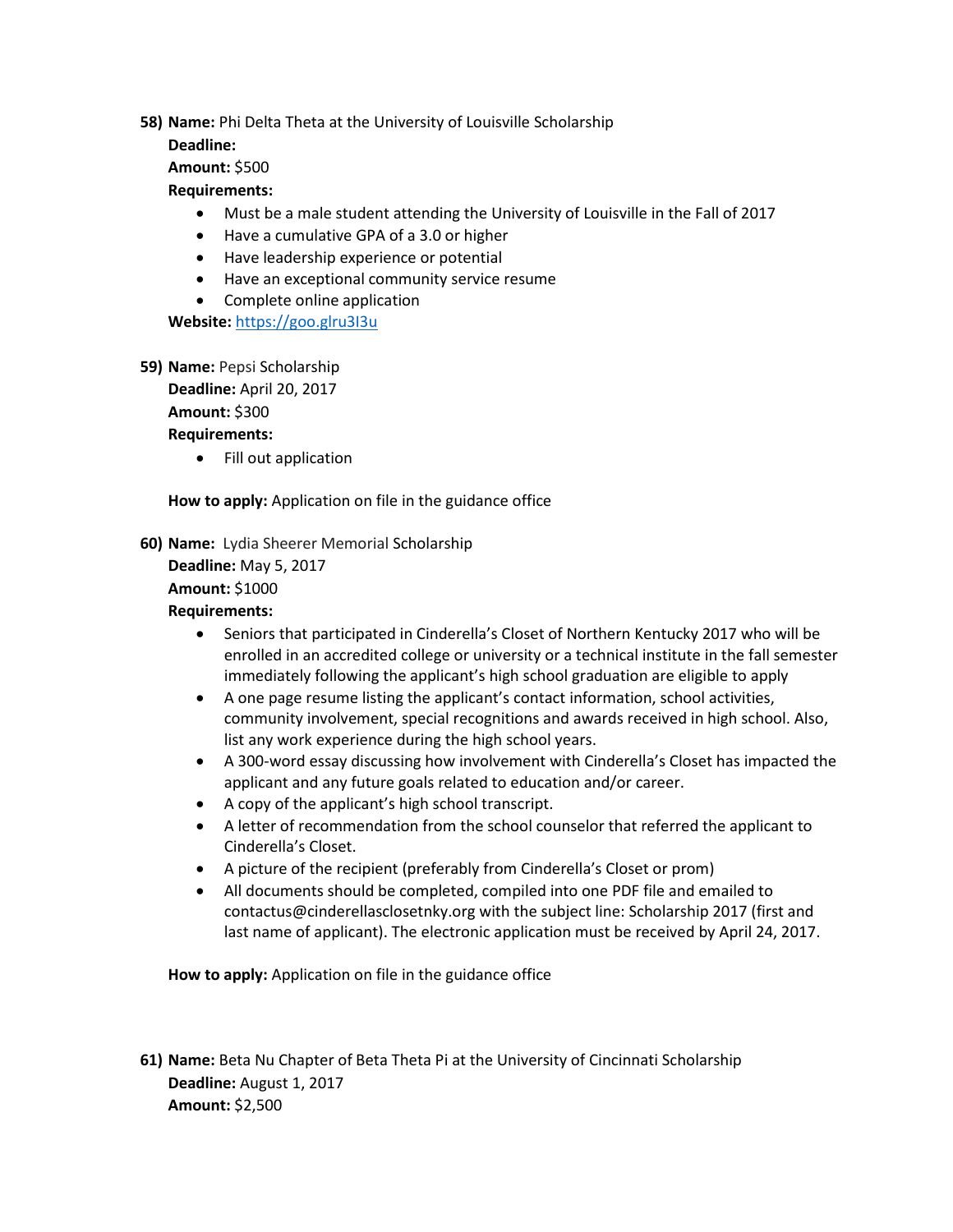#### **Requirements:**

- The scholarship is open for application to all male identifying students preparing to enter their first year at the University
- Apply by going to [www.facebook.com/ucbeta](http://www.facebook.com/ucbeta) and clicking on the top post with the link to application or follow directions on the flyer

**Website:** [www.facebook.com/ucbeta](http://www.facebook.com/ucbeta)

**62) Name:** First Financial Bank Scholarship

**Deadline:** April 28, 2017 **Amount:** \$500 **Requirements:**

- 3.0 GPA
- ACT score of 20 or above
- Meritorious performance, extra-curricular activities and community service
- Fill out application

**How to apply:** Application on file in the guidance office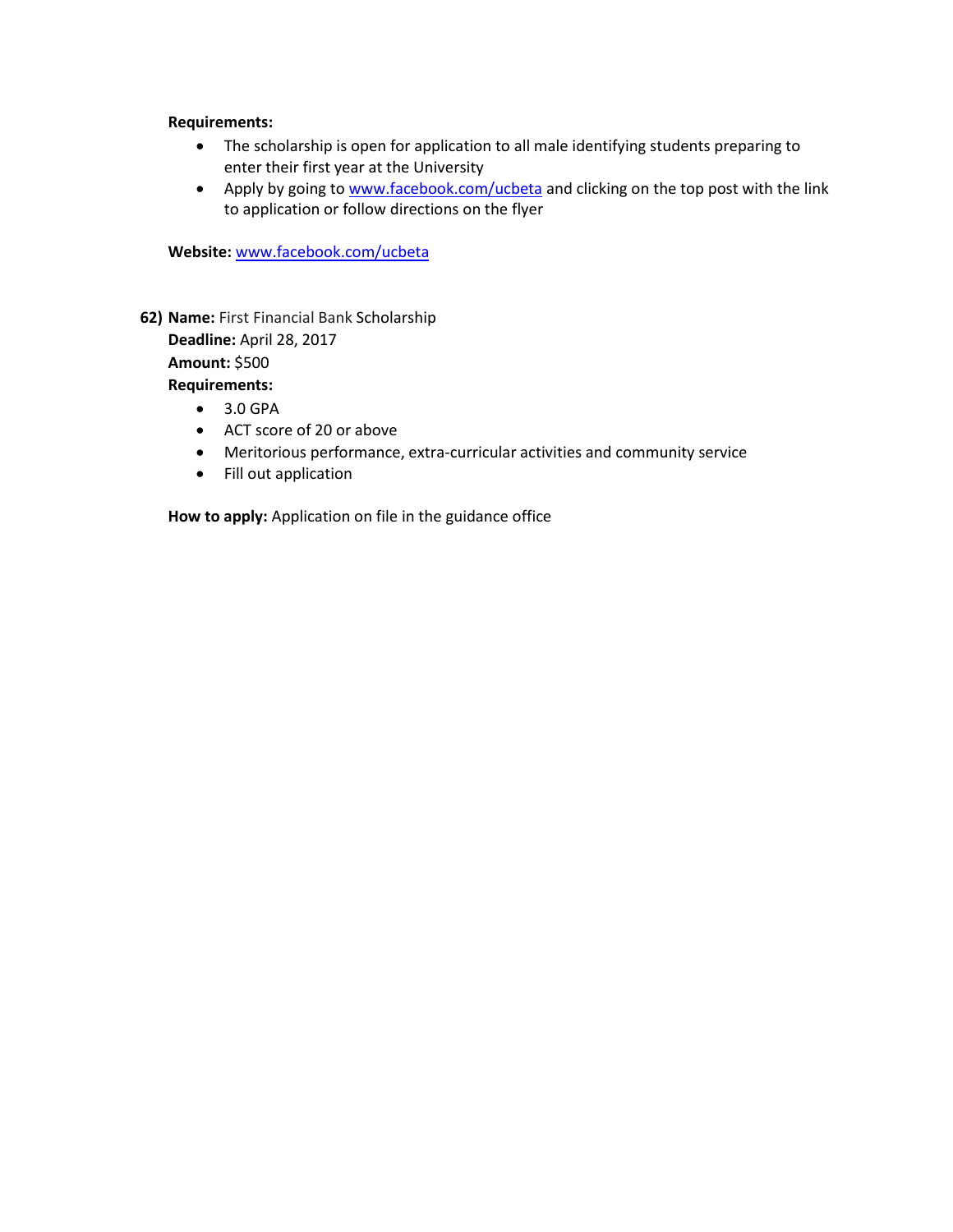# **Helpful Websites**

| <b>College Board Online</b>                             | www.collegeboard.com                               |
|---------------------------------------------------------|----------------------------------------------------|
| <b>College Net</b>                                      | www.collegenet.com                                 |
| College and Beyond                                      | http://www.scholarshiproadmap.com/                 |
| FinAid                                                  | www.finaid.org                                     |
| Go Higher Kentucky                                      | www.gohigherky.org                                 |
| Scholarship America                                     | www.scholarshipamerica.org                         |
| FastWeb College Financial Aid Search                    | www.fastweb.com or                                 |
|                                                         | www.fastweb.com/highschool                         |
| FAFSA on the Web                                        | www.fafsa.ed.gov                                   |
| My College Guide                                        | http://mycollegeguide.org/index/html               |
| Greater Cincinnati African-American<br>Scholarship Fund | http://gcaasf.com                                  |
| Vietnam Veterans of America                             | www.//vva.org/mnashch.htm                          |
| Greater Cincinnati Urban League                         | www.nul.org/caaa/scholarship/index/html            |
| Cincinnati Scholarship fund                             | www.cincinnatischolarshipfoundation.org            |
| Hispanic Scholarship Fund                               | www.hispanicfund.org                               |
| Hispanic Scholarship Foundation                         | www.hsf.net                                        |
| <b>Grant Websites</b>                                   | www.schoolgrants.org or<br>www.healthfinder.gov or |